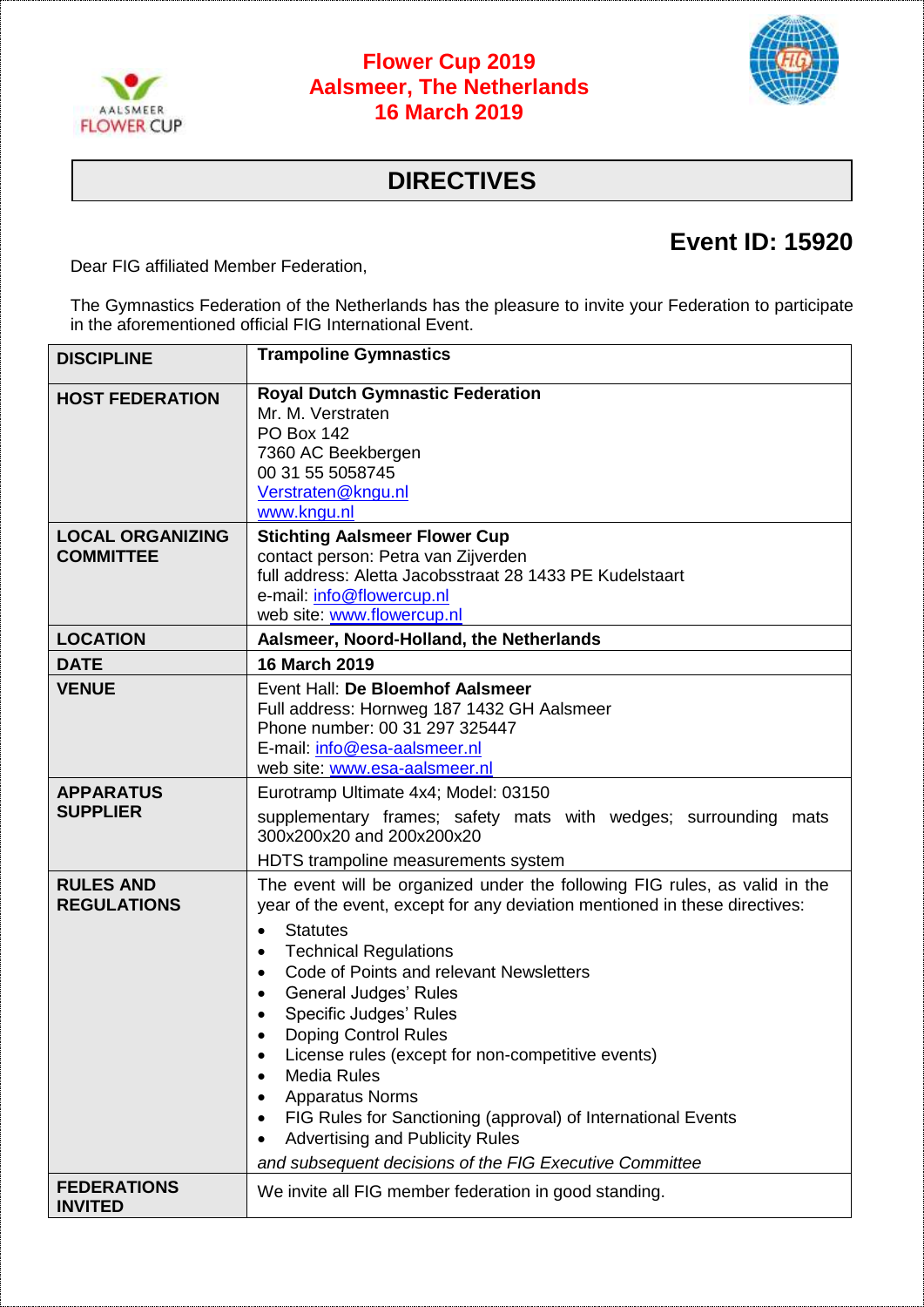| <b>AGE LIMITS</b>                       | TRA: in Class I<br>All gymnasts must have an FIG licence valid until the end of the event<br>Senior: 17+<br>11-12 years old<br>13-14 years old<br>15-16 years old                                                                                                                                                                                                                                                                                                                                                                                                                                                                                                          |  |  |
|-----------------------------------------|----------------------------------------------------------------------------------------------------------------------------------------------------------------------------------------------------------------------------------------------------------------------------------------------------------------------------------------------------------------------------------------------------------------------------------------------------------------------------------------------------------------------------------------------------------------------------------------------------------------------------------------------------------------------------|--|--|
| <b>JUDGES AND JURIES</b>                | Clubs that enter competitors will be requested to send a licensed FIG jury<br>member.                                                                                                                                                                                                                                                                                                                                                                                                                                                                                                                                                                                      |  |  |
|                                         | All judges must have a current valid FIG brevet at the time of the<br>event in CLASS I. (see our website for additional information)                                                                                                                                                                                                                                                                                                                                                                                                                                                                                                                                       |  |  |
| <b>REGISTRATION</b><br><b>DEADLINES</b> | Please insert the deadlines for your event. Please note that the provisional<br>registration is not compulsory, only the definitive and nominative deadlines<br>are compulsory.                                                                                                                                                                                                                                                                                                                                                                                                                                                                                            |  |  |
|                                         | <b>Provisional registration</b><br>01, December, 2018<br>Definitive registration:<br>31, January, 2019<br>Nominative registration<br>01, March, 2019                                                                                                                                                                                                                                                                                                                                                                                                                                                                                                                       |  |  |
| <b>ENTRY FEES</b>                       | The entry fee for this event will be $\epsilon$ 35,00 per participant.<br>Saturday evening dinner will be $\epsilon$ 22,00 per participant                                                                                                                                                                                                                                                                                                                                                                                                                                                                                                                                 |  |  |
| <b>ACCREDITATION</b>                    | Entries arriving later (date postmark/date e-mail) will be double charged<br>and dependent on the number of entries, we maintain our right to refuse<br>them. It is not allowed to compete in any class other than the one that the<br>participator has enrolled in.<br>FIG-rules: All clubs must be members of a FIG member.                                                                                                                                                                                                                                                                                                                                              |  |  |
| <b>EVENT FORMAT</b>                     | Individual Competition: Qualification and finals<br>Finals: 8 best scores                                                                                                                                                                                                                                                                                                                                                                                                                                                                                                                                                                                                  |  |  |
| <b>PROVISIONAL</b><br><b>SCHEDULE</b>   | 15 <sup>th</sup> . March $17.00 - 21.00$ hours<br>Friday<br>Training.<br>Saturday $16^{th}$ . March $08.00 - 18.00$ hours<br>Training and preliminaries.<br>Saturday $16^{th}$ . March $19.30 - 22.30$ hours<br>Finals.                                                                                                                                                                                                                                                                                                                                                                                                                                                    |  |  |
|                                         | Judges instruction meeting: Saturday 16th March 9.00 a.m.                                                                                                                                                                                                                                                                                                                                                                                                                                                                                                                                                                                                                  |  |  |
|                                         | Note: During the tournament the coaches are responsible for the behaviour<br>of their Own participants.<br>Smoking is not allowed within the entire complex.                                                                                                                                                                                                                                                                                                                                                                                                                                                                                                               |  |  |
|                                         | The consumption of alcoholic beverages brought along is forbidden.                                                                                                                                                                                                                                                                                                                                                                                                                                                                                                                                                                                                         |  |  |
| <b>MEDICAL SERVICES</b><br><b>VISA</b>  | Friday and Saturday, doctor available, first aid, ice pack, etc<br>Please verify immediately with your travel agent or the Dutch Embassy or<br>Consulate in your country if a visa is required for your travel to Aalsmeer.<br>The LOC will be happy to assist each Delegation member with an official<br>invitation letter, provided that the request is made before 31-12-2018 to the<br>LOC. The request must include the function, full name, gender, date of<br>birth, citizenship and passport number, passport expiry date, the arrival and<br>departure dates of the Delegation Member as well as the city the visa<br>application support letter must be sent to. |  |  |
| <b>INSURANCE</b>                        | The Host Federation, the LOC and the FIG will not be held responsible for<br>any liabilities in case of accidents, illness, repatriation and the like.                                                                                                                                                                                                                                                                                                                                                                                                                                                                                                                     |  |  |
|                                         | The FIG Technical Regulations foresee that all participating Federations<br>are responsible for making their own arrangements to have the necessary<br>valid insurance coverage against illness, accidents and for repatriation for<br>all the members of their Delegation.                                                                                                                                                                                                                                                                                                                                                                                                |  |  |
|                                         | The LOC will verify the insurance upon arrival of the delegation members<br>(e.g. cover note or photocopy of the valid policy). Delegation members with<br>insufficient insurance cover must inform the LOC in advance.                                                                                                                                                                                                                                                                                                                                                                                                                                                    |  |  |
|                                         | Participation is at own risk. The foundation AFC is not responsible for<br>accidents, loss and/or robbery and/or missing persons and/or goods.                                                                                                                                                                                                                                                                                                                                                                                                                                                                                                                             |  |  |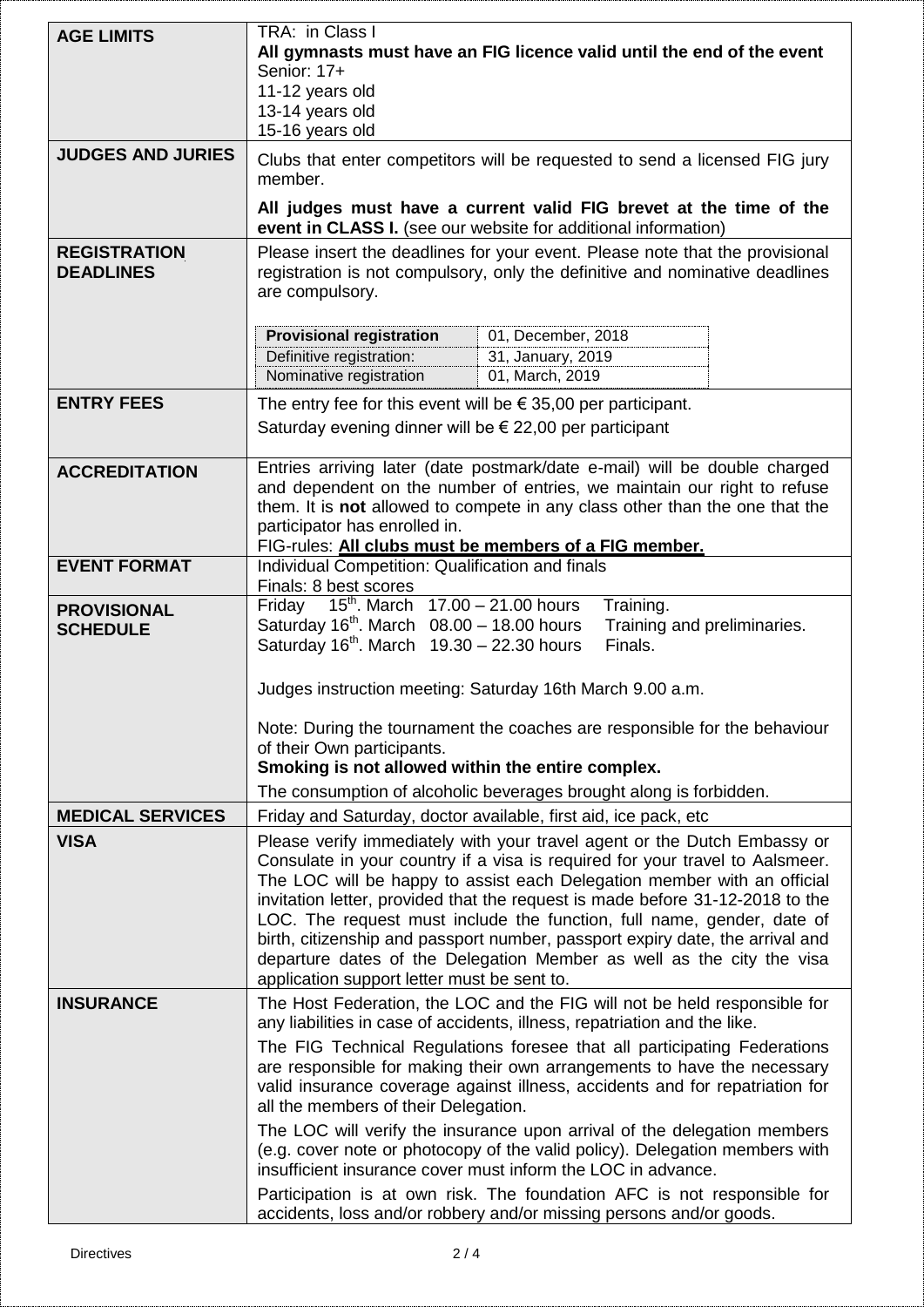| <b>INTERNATIONAL</b><br><b>TRANSPORTATION</b> | The invited participating federation (club) is responsible for their own<br>transportation and costs.                                                                                                                                                                                                                                                                                                                                                                                                                                                    |                                                                                                                                                   |  |
|-----------------------------------------------|----------------------------------------------------------------------------------------------------------------------------------------------------------------------------------------------------------------------------------------------------------------------------------------------------------------------------------------------------------------------------------------------------------------------------------------------------------------------------------------------------------------------------------------------------------|---------------------------------------------------------------------------------------------------------------------------------------------------|--|
| <b>LOCAL</b><br><b>TRANSPORTATION</b>         | The invited participating federation (club) is responsible for their own<br>transportation and costs.                                                                                                                                                                                                                                                                                                                                                                                                                                                    |                                                                                                                                                   |  |
| <b>ACCOMMODATION</b>                          | The LOC is not involved in any arrangement on accommodations. Each<br>club/federation must organize their accommodations themselves.                                                                                                                                                                                                                                                                                                                                                                                                                     |                                                                                                                                                   |  |
| <b>MEALS</b>                                  | As indicated in the section entry fees the costs for the Saturday dinner<br>€ 22,00 p.p.<br>Participants can only obtain the Saturday meal when booked and paid in<br>advance.<br>During the event it is not possible anymore to order extra meals as the<br>quantity of meals is ordered in advanced at an external party.                                                                                                                                                                                                                              |                                                                                                                                                   |  |
| <b>CANCELATION</b><br><b>POLICY</b>           | Changes on your original submission can be entered also through our<br>website until the closure of the registration (this is January 31 <sup>th</sup> 2019). Only<br>after confirmation and approval by the LOC the costs for the participants<br>will be reimbursed to your account. From Feb 1 <sup>st</sup> until March 1 <sup>st</sup> a club or<br>union can only submit changes through a RFC form (Request for<br>Changes).<br>Cancellation after the 1 <sup>st</sup> of March will not be taken into account and can/will<br>not be reimbursed. |                                                                                                                                                   |  |
| <b>FINAL BANQUET</b>                          | Saturday evening dinner: see meals.                                                                                                                                                                                                                                                                                                                                                                                                                                                                                                                      |                                                                                                                                                   |  |
| <b>PRIZE MONEY</b>                            | No prize money                                                                                                                                                                                                                                                                                                                                                                                                                                                                                                                                           |                                                                                                                                                   |  |
| <b>BANK ACCOUNT</b><br><b>INFORMATION</b>     | Each participating member Federation is kindly requested to integrate the<br>payment's purpose as follows:<br>Total amounts to be paid per bank transfer.<br>Account number: IBAN: NL 15 RABO 0300150474, in the name of Flower<br>Cup at the Rabobank in Aalsmeer. Swift code: RABO NL 2U<br>Bank charges are for the account of the applicant!<br>In case of cancellation after 1 <sup>th</sup> March obligatory to pay all costs.                                                                                                                     |                                                                                                                                                   |  |
|                                               |                                                                                                                                                                                                                                                                                                                                                                                                                                                                                                                                                          |                                                                                                                                                   |  |
|                                               | The participating federation is responsible for covering all bank fees in<br>connection with the bank transfers.                                                                                                                                                                                                                                                                                                                                                                                                                                         |                                                                                                                                                   |  |
|                                               | Note: Only payments by bank transfer will be accepted before the indicated<br>closing date. Cash payments during the event cannot be accepted.                                                                                                                                                                                                                                                                                                                                                                                                           |                                                                                                                                                   |  |
| <b>MARKETING</b>                              | FIG advertising and publicity norms must be respected.                                                                                                                                                                                                                                                                                                                                                                                                                                                                                                   |                                                                                                                                                   |  |
| <b>MEDIA</b><br><b>SOCIAL MEDIA</b>           | We don't know yet.                                                                                                                                                                                                                                                                                                                                                                                                                                                                                                                                       |                                                                                                                                                   |  |
|                                               | Please insert any relevant information with regards to your social media<br>activities:<br>such as Facebook page, Twitter account, YouTube, etc                                                                                                                                                                                                                                                                                                                                                                                                          |                                                                                                                                                   |  |
| <b>DEADLINES</b><br><b>SUMMARY</b>            | <b>Provisional Registration</b><br><b>Definitive Registration</b><br>Nominative Registration<br><b>Accommodation Form</b><br><b>Travel Schedule Form</b><br>Visa Request Form<br><b>Meals Form</b><br>Payment of the Entry Fee<br>Payment of the Accommodation Costs<br>Payment of the local transportation<br>Payment of the Meals<br>Payment of the Final Banquet<br>Payment of the fine for missing judge                                                                                                                                             | N/A<br>31-01-2019<br>01-12-2018<br>N/A<br>N/A<br>31-12-2018<br>Together with registration<br>14-02-2019<br>N/A<br>N/A<br>14-02-2019<br>N/A<br>N/A |  |
| <b>ADDITIONAL</b>                             | CLASS I Men / Women born 2002 or before FIG judges only                                                                                                                                                                                                                                                                                                                                                                                                                                                                                                  |                                                                                                                                                   |  |